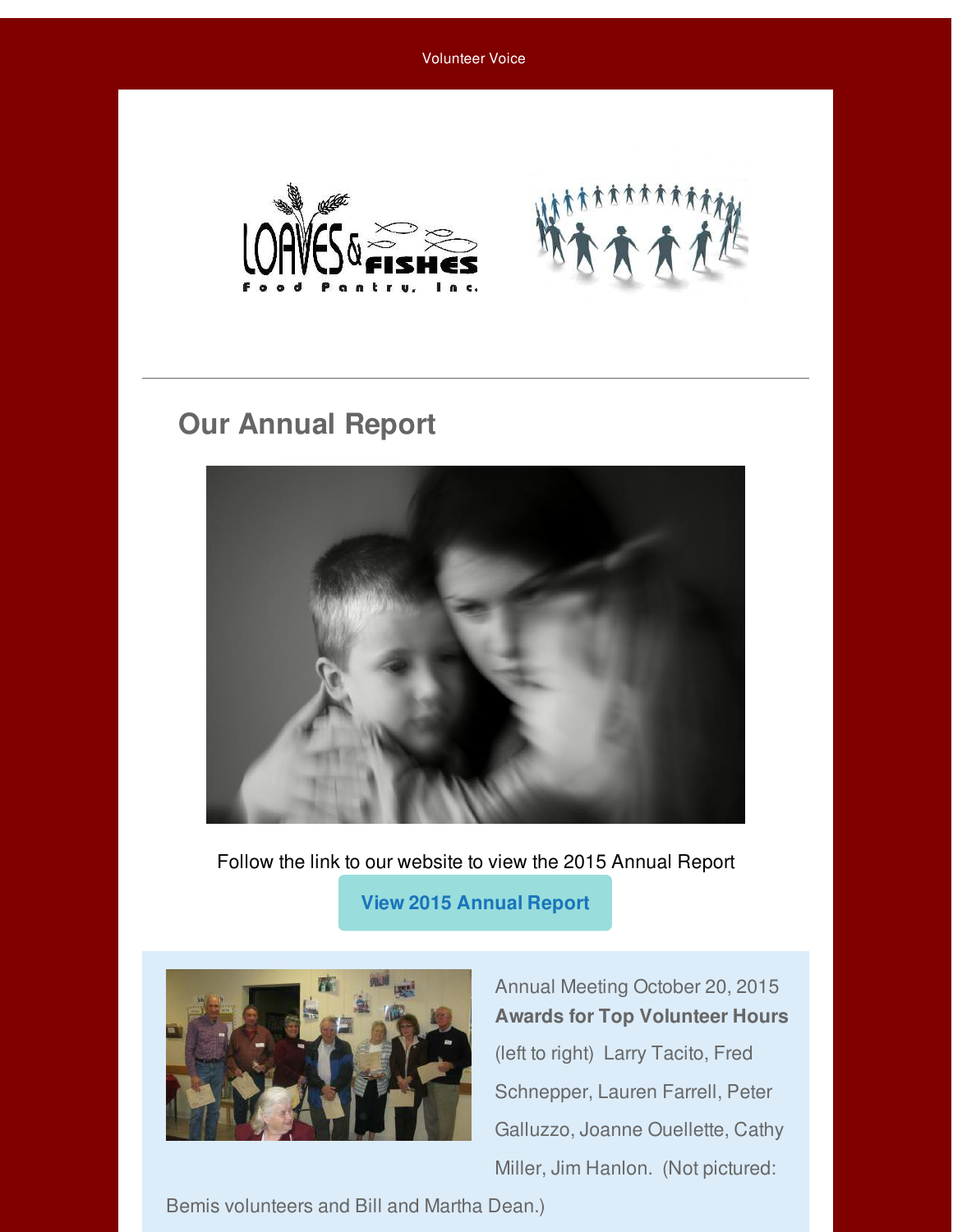

### Loaves & Fishes Clothing Room

 We need help receiving/sorting and hanging clothing in our Clothing Room on Mondays and

Tuesdays. Are you available to help on Monday and Tuesday from 10AM to 1PM? If so, please contact Karen DeGagne at 978 772 4627 x300 or email tohelp@loavesfishespantry.org. Thank you!

# Using the Volunteer Login on Loaves & Fishes **Website**

As you know, we are encouraging all our volunteers to sign up for volunteer activities through our website. Not only will logging into the website keep you all up-to-date, it will also help us make sure that our Open Pantry Sessions and other volunteer activities are adequately staffed.

We realize this is a change and it may take some time to catch on, but we encourage you to try.

Karen DeGagne, Volunteer & Office Coordinator, will be available following the volunteer meeting each Open Pantry Session to demonstrate on the computer in the Volunteer Cafe how to use this feature on our website!

If you do not typically volunteer during Open Pantry Sessions, please follow the instructions below:

- Go to [www.loavesfishespantry.org](http://r20.rs6.net/tn.jsp?f=001y1ltD-1ldJDzDiVwNHG-Es5HooYJqU2RTJRjSvwn_LiyjeQXwVNZuKgDhDIqLluPFOPwfIA5mVzEeZ3s3l4sV7yoFB_Tr_XA1vyNzFiSJh-8ldE7D2FIqFjFHiV-ELyWQzBTqIxspKPV-muqYlsqB2lq4_nRRjNtQ9o-h9TcpBJnXJPqpeIDbg==&c=&ch=)
- On the bottom lefthand side of the screen, you will see a link to "Volunteer & Staff Login." If you have not registered as a volunteer yet, please click the link and set up a login and password. An email will be sent to you when you are approved to login.
- Once logged in, under the VOLUNTEER menu heading, select the drop down "WAYS TO HELP/VOLUNTEER INFORMATION"
- On the right side of the page you will find the calendar of events. Select the event you are interested in by clicking on the link
- If you wish to register for that volunteer activity, please click on the button "Send your registration."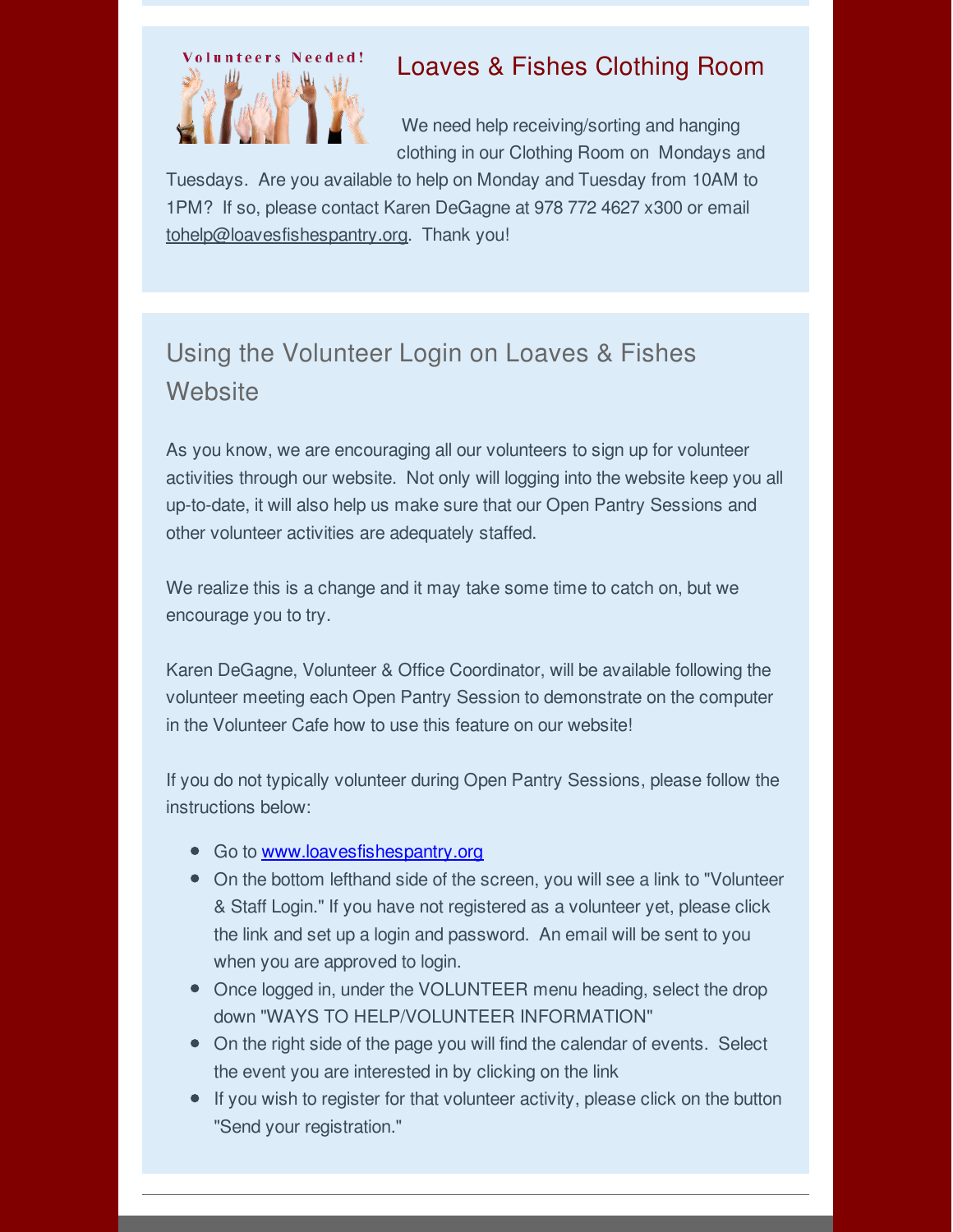Please check your email for the ANNUAL VOLUNTEER SURVEY. We want your feedback! If you haven't already, please take a moment to fill out our ANONYMOUS survey.

(Hard copies of the survey are available at the Pantry).

Help needed 1st & 3rd Saturday mornings of the month and 2nd Tuesday evenings of the month during Open Pantry Sessions.



We realize Saturday mornings and weekday evenings are a tough time to

volunteer. If you find yourself with extra time and/or know someone who might want to help out, please send come on over! We are specifically looking for a Greeter and a Facilitator for those sessions, but we can use some help in all other areas as well. These are both very important roles at the pantry and require some training. Please review the job descriptions by clicking on the following links and contact Karen DeGagne at 978 772 4627 x300 if you are interested in helping!

**[Open Pantry Facilitator Job Description](http://r20.rs6.net/tn.jsp?f=001y1ltD-1ldJDzDiVwNHG-Es5HooYJqU2RTJRjSvwn_LiyjeQXwVNZuPTZw45WJBcfx8Iw1GeYm-2_ojFR_-YnSmvWfan-GZxSyxivwhpripXsDPkU6aRP7-cOOpm5hfCot-pHsdSr4-RBW219lfU7blDylUtlTi1iycMyLSTxSYFoyoNrSwxWuZcu6WPoYyHSLpJjjfywJiuNxvgsoyF0CxYHkYXWZes5BtdbpaSkykADVVvONc0-zA==&c=&ch=)** 

[Greeter Job Description](http://r20.rs6.net/tn.jsp?f=001y1ltD-1ldJDzDiVwNHG-Es5HooYJqU2RTJRjSvwn_LiyjeQXwVNZuPTZw45WJBcfv_VGpp8KJ6Ldnl0yvB89tlQ8REPtdo9yZYA4sqiYlxdb8fxy7NTDe_G0rj3AzhTbuDE-4sbZ_doUx3zvGY0bFf23AKwUQO79sQ8xHMp9FUT8ybPfev62KqdzeAqSpK0JYHg3LbAtvG4_MzP7LAtZn0-QhNDB-akXkaBUQOrghgYt_h68Q_lzCw==&c=&ch=)

#### Volunteer Drivers Needed!

A Driver is a volunteer at Loaves & Fishes who picks up donations from assigned locations (on a regular schedule or as needed basis) and delivers them to the pantry in a timely manner consistent with safety guidelines.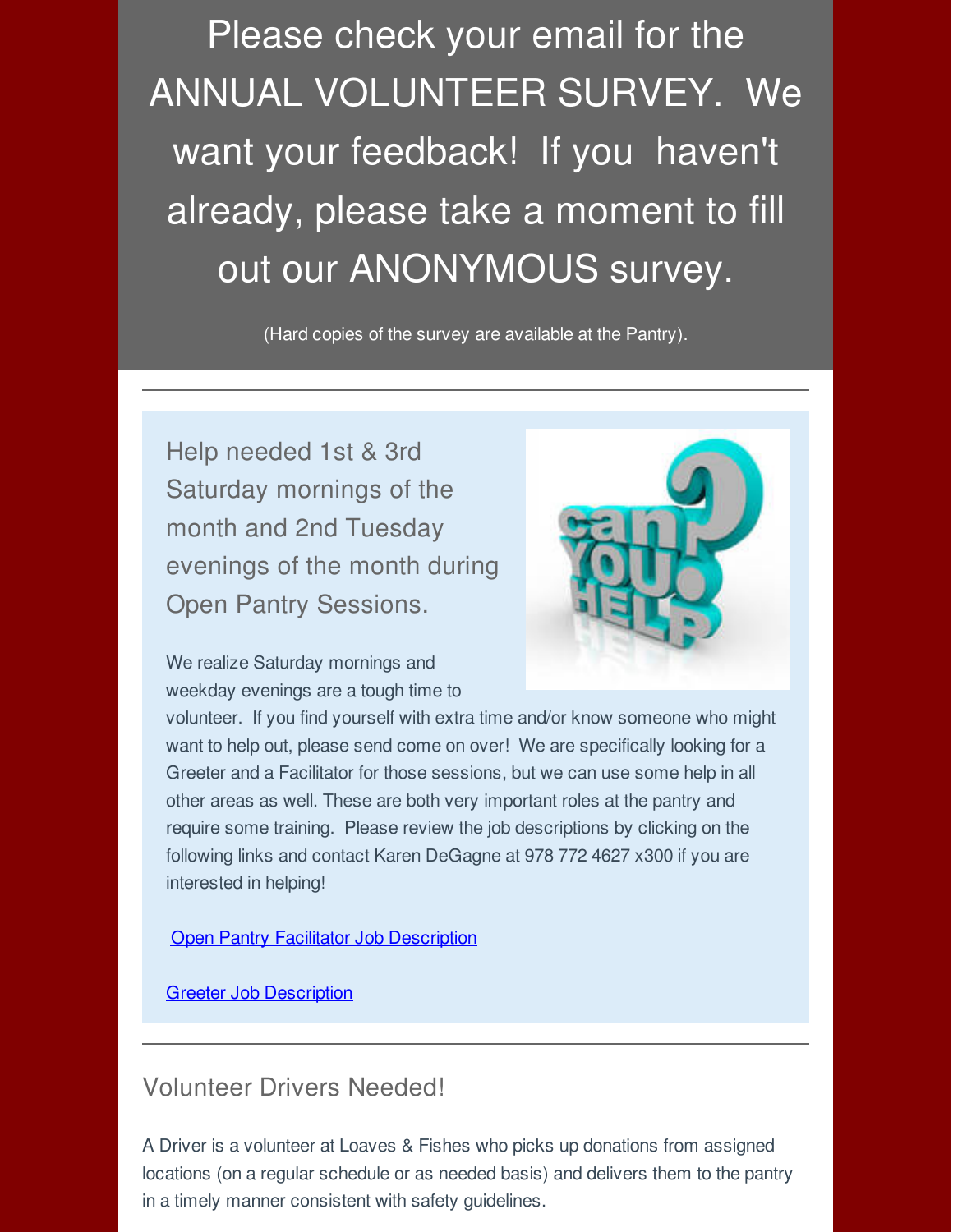- Drives to the specified donor location as assigned by the Driver Coordinator and follows the proto call established for the pickup.
- Loads the donations for the pantry in their vehicle and delivers the donation to the pantry in a timely fashion and consistent with food safety guidelines.
- Assist with the unloading the donations at the pantry and completes a donor record.

Time Requirement:

- Driver should do at least 2 pickups per month with each pickup taking two hours or less.
- Available on an as needed basis

#### **Requirements**

- Must be at least 18 years of age and have a valid driver's liscense.
- Must maintain adequate car insurance and sign a statement attesting that fact.
- Physically able to lift 30-50 pounds.
- Ability to be reached by email or phone in a timely manner.
- Able to interact with the donors and other pantry volunteer/staff in a way that discretely promotes the dignity and welfare of the clients and other volunteers/staff.

If this sounds like something you are interested in, please contact Paul Niemira at 978 772 4627 x308 or email foodcoordinator@loavesfishespantry.org.

Don't forget about Friday afternoon stocking sessions! The Friday preceding the 1st and 3rd Saturdays of the month, we hold a stocking session from 3:30-4:30PM. All are welcome and we need help!